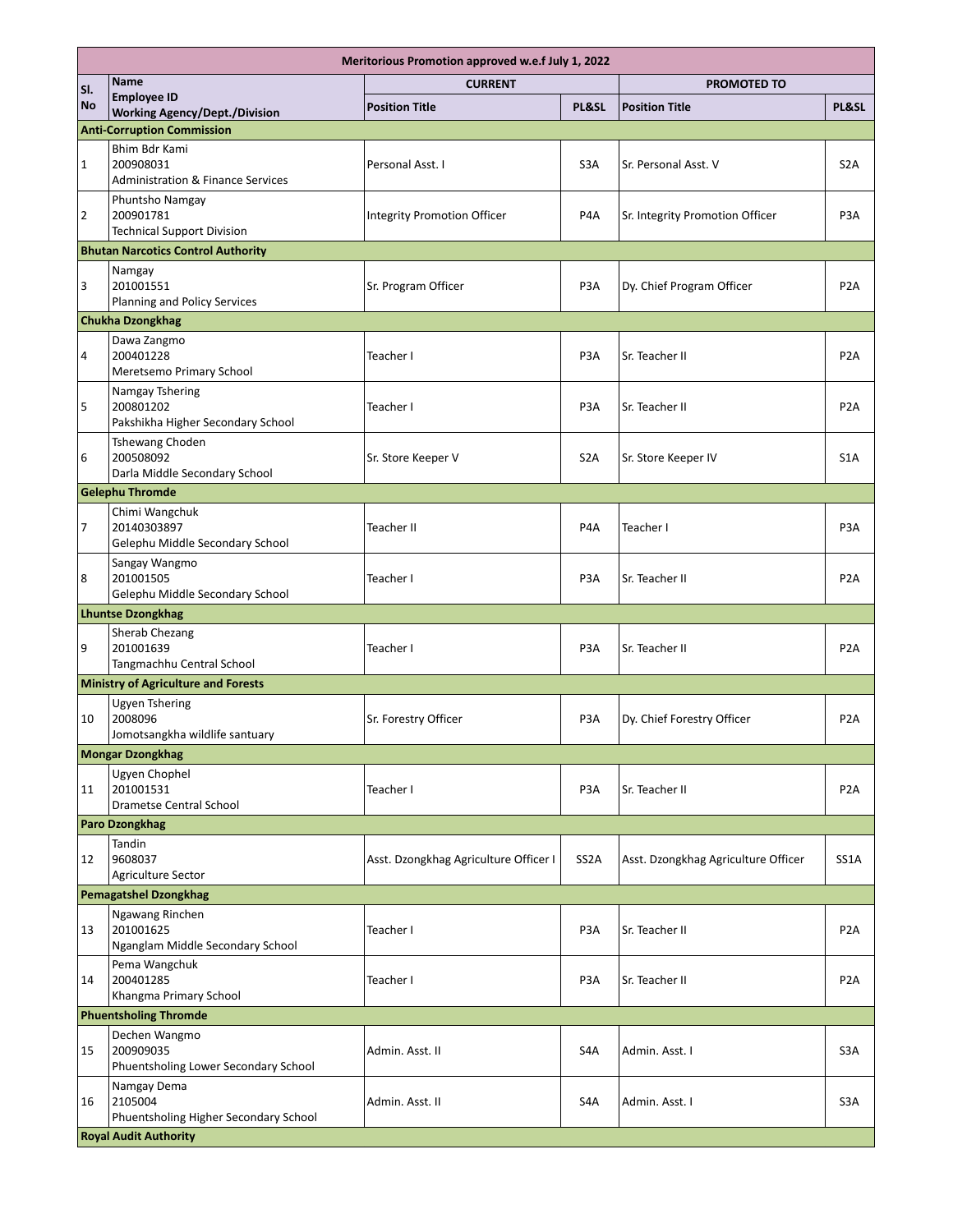| 17                       | Wangchuk<br>9509035<br>Social Communication & Information Division<br>Department of Sectoral Audit                                    | Sr. Auditor II          | SS3A             | Sr. Auditor I          | SS <sub>2</sub> A |  |
|--------------------------|---------------------------------------------------------------------------------------------------------------------------------------|-------------------------|------------------|------------------------|-------------------|--|
| 18                       | Sangay Thinley<br>201001065<br>Performance Audit Division<br>Department of Performance and Compliance<br>Audit                        | Sr. Audit Officer       | P <sub>3</sub> A | Dy. Chief Auditor      | P <sub>2</sub> A  |  |
| 19                       | Phuntsho Choden<br>20140103317<br>Office of the Assistant Auditor General,<br>Samdrup Jongkhar<br>Department of Follow-up and Regions | <b>Audit Officer</b>    | P4A              | Sr. Audit Officer      | P <sub>3</sub> A  |  |
|                          | Samdrup Jongkhar Dzongkhag                                                                                                            |                         |                  |                        |                   |  |
| 20                       | Chencho Tshering<br>200908021<br>Minjiwoong Higher Secondary School                                                                   | Sr. Laboratory Asst. VI | S <sub>3</sub> A | Sr. Laboratory Asst. V | S <sub>2</sub> A  |  |
|                          | <b>Thimphu Dzongkhag</b>                                                                                                              |                         |                  |                        |                   |  |
| 21                       | Laja Wangchuk<br>200211027<br>Wangbama Central School                                                                                 | Counselor               | P <sub>4</sub> A | Sr. Counselor          | P <sub>3</sub> A  |  |
|                          | <b>Thimphu Thromde</b>                                                                                                                |                         |                  |                        |                   |  |
|                          | Wangdi                                                                                                                                |                         |                  |                        |                   |  |
| 22                       | 201001271<br>Motithang Higher Secondary School                                                                                        | Teacher I               | P <sub>3</sub> A | Sr. Teacher II         | P <sub>2</sub> A  |  |
| 23                       | Dhurba Kumar Giri<br>200801240<br>Yangchenphu Higher Secondary School                                                                 | Teacher I               | P <sub>3</sub> A | Sr. Teacher II         | P <sub>2</sub> A  |  |
| 24                       | <b>Tshering Choden</b><br>200401344<br>Lungtenphu Middle Secondary School                                                             | Teacher I               | P <sub>3</sub> A | Sr. Teacher II         | P <sub>2</sub> A  |  |
| 25                       | Kencho Tsheten<br>201001624<br>Changangkha Middle Secondary School                                                                    | Teacher I               | P <sub>3</sub> A | Sr. Teacher II         | P <sub>2</sub> A  |  |
|                          | <b>Trashigang Dzongkhag</b>                                                                                                           |                         |                  |                        |                   |  |
| 26                       | <b>Tshering Choeda</b><br>201001295<br>Sakten Lower Secondary School                                                                  | Teacher I               | P <sub>3</sub> A | Sr. Teacher II         | P <sub>2</sub> A  |  |
| 27                       | Sonam Jigme<br>200401324<br>Wamrong Lower Secondary School                                                                            | Principal III           | P <sub>3</sub> A | Principal II           | P <sub>2</sub> A  |  |
|                          | <b>Trashi Yangtse Dzongkhag</b>                                                                                                       |                         |                  |                        |                   |  |
| 28                       | Tashi<br>201001616<br><b>Bumdeling Lower Secondary School</b>                                                                         | Teacher I               | P <sub>3</sub> A | Sr. Teacher II         | P <sub>2</sub> A  |  |
| 29                       | Karma Dorji<br>201001272<br><b>Bumdeling Lower Secondary School</b>                                                                   | Teacher I               | P3A              | Sr. Teacher II         | P <sub>2</sub> A  |  |
|                          | <b>Tsirang Dzongkhag</b>                                                                                                              |                         |                  |                        |                   |  |
| 30                       | <b>Tshering Yangkey</b><br>200301256<br>Mendrelgang Primary School                                                                    | Teacher I               | P <sub>3</sub> A | Sr. Teacher II         | P <sub>2</sub> A  |  |
| 31                       | Pema Wangdi<br>201001497<br>Damphu Central School                                                                                     | Teacher I               | P <sub>3</sub> A | Sr. Teacher II         | P <sub>2</sub> A  |  |
| <b>Wangdue Dzongkhag</b> |                                                                                                                                       |                         |                  |                        |                   |  |
| 32                       | Kuenzang Wangchuk<br>20130201419<br>Nobding Lower Secondary School                                                                    | Teacher II              | P4A              | Teacher I              | P <sub>3</sub> A  |  |